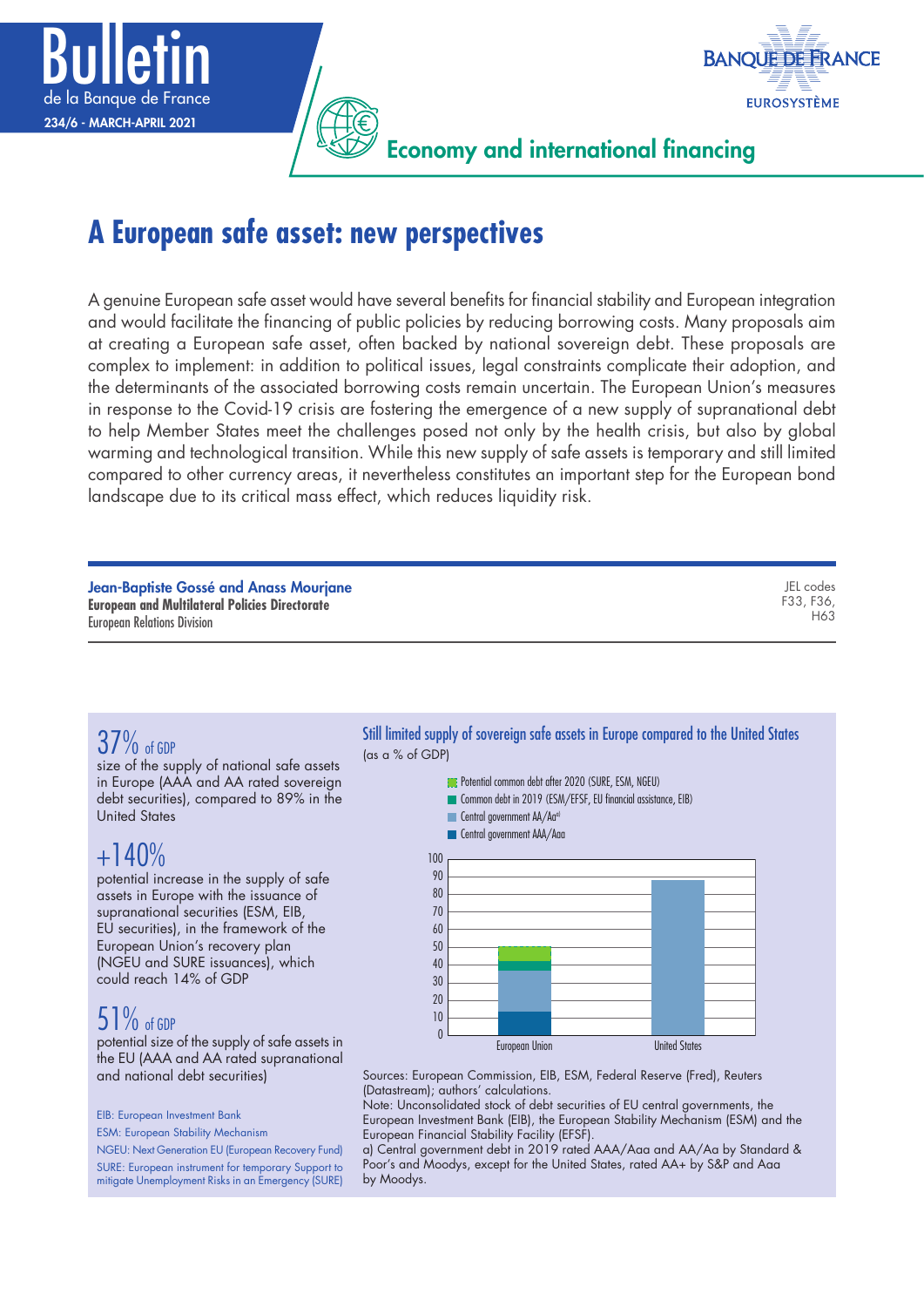



### **1 The debate on the creation of a European safe asset has long been subject to strong constraints**

Safe assets are still mainly made up of national sovereign debt in Europe

While the United States has Treasury securities, which are universally regarded as a safe and liquid asset, this is not the case in the euro area. Such an asset issued at the supranational level would however have a number of benefits for financial stability and integration (see the work of the European Systemic Risk Board's high-level task force [2018] chaired by Philip Lane, then Governor of the Central Bank of Ireland). While the creation of the United States of America was accompanied by a mutualisation of the federated states' debts under the impetus of the Treasury Secretary Alexander Hamilton in 1790, European construction followed a different path. The Maastricht Treaty (1992), in creating the Economic and Monetary Union (EMU), only provides for close coordination of national fiscal policies. It prohibits any mutualisation of existing debts<sup>1</sup> and does not provide for any significant fiscal capacity or joint borrowing capacity at the European level. De facto, the bulk of current European safe assets are the highest rated national sovereign debts, such as the German Bund and the French OAT. Safe asset quality is linked to the perceived absence of credit risk. In this regard, a debt is considered safe if it is issued or guaranteed by a government that is itself considered "safe", so that repayment appears certain in the eyes of investors (Golec and Perotti, 2017). However, the notion of a safe asset can be ambiguous, even more so in the case of a monetary union, because, according to EU capital requirements regulations – and Basel standards –, exposures to Member States' central governments expressed and funded in domestic currency may be exempt from capital requirements, regardless of the underlying risk.2

However, in the aftermath of the 2008 crisis, the sovereign debt crisis that hit the euro area in 2010 highlighted the inherent fragility of the European framework in this respect. The absence of genuine European safe assets was apparent during the speculative attacks by financial markets on securities of the most fragile countries. By differentiating between sovereign debts of these countries and others who were considered safer, markets caused a contagion effect within the euro area, in particular within the "GIPS" countries.3 These countries sometimes had to face debt refinancing costs that were difficult to sustain due to the increase in spreads between their interest rates and the rates offered to safer euro area countries, such as Germany. The sovereign debt crisis thus resulted in a drop in the stock of safe assets in the euro area (see Chart 1), in connection with the deterioration in the quality of national sovereign debts. This crisis led to a deep fragmentation of sovereign debt markets in the euro area, which can still be seen today.

### C1 Stock of euro area market assets (stock of bonds issued by central government) (as a % of GDP)



Sources: ECB, Reuters (Datastream), authors' calculations. Key: After the 2008 crisis, the supply of safer assets, rated AAA and AA by Standard & Poor's, decreased.

<sup>1</sup> According to Article 125 of the Treaty on the Functioning of the European Union (TFEU), also known as the "no bail-out clause", a Member State shall not be liable for or assume the commitments of another Member State.

<sup>2</sup> See Article 114 (4) of Regulation (EU) No. 575/2013 on prudential requirements for credit institutions and investment firms and amending Regulation (EU) No. 648/2012.

<sup>3</sup> Greece, Italy, Portugal and Spain (see Banque de France, 2012, among others).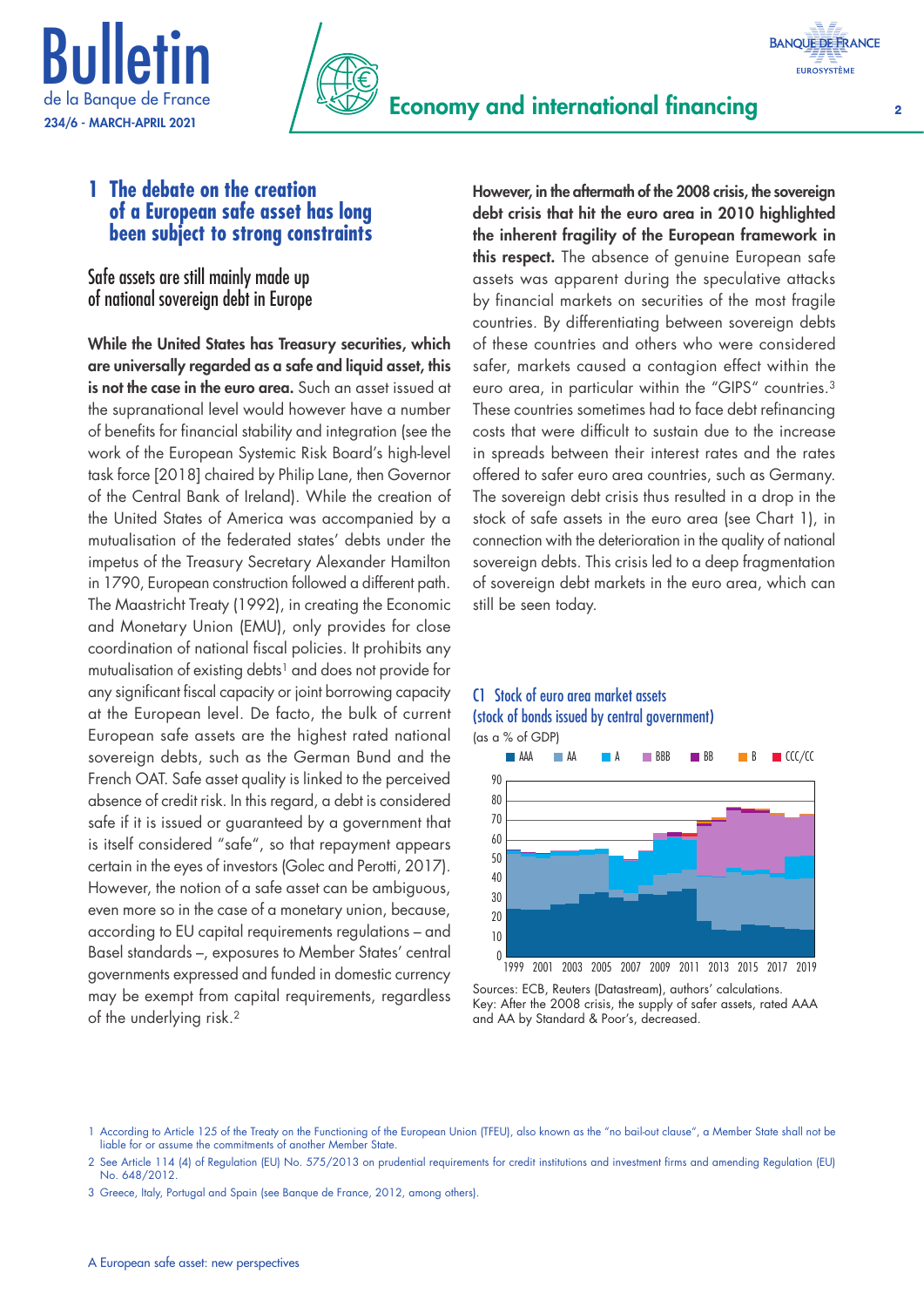





At the same time, the demand for safe assets has become increasingly strong due to new regulations requiring banks to hold more of such assets. This has been the case, for example, since the introduction of Basel III in 2010 to meet the enhanced liquidity requirements.<sup>4</sup> Similarly, the growing uncertainty about the global economy in recent years, such as rising trade tensions and Brexit, as well as the accumulation of foreign exchange reserves in some countries, have bolstered investors' appetite for risk-free assets.

### C2 Supply of sovereign safe assets in Europe and the United States (as a % of GDP)

- **Potential common debt after 2020 (SURE, ESF, NGEU)** Common debt in 2019 (ESM/EFSF, EU financial assistance, EIB)
- Central government AA/Aa<sup>a)</sup>
- Central government AAA/Aaa



Sources: European Commission, EIB, ESM, Federal Reserve (Fred), Reuters (Datastream); authors' calculations.

Note: Unconsolidated stock of debt securities of the European Union central governments, the European Investment Bank (EIB), the European Stability Mechanism (ESM) and the European Financial Stability Facility (EFSF). The stock of joint debt expected after 2020 is added to the stock of 2019: the EU Recovery Plan (Next Generation EU), the Temporary Support to mitigate Unemployment

Risks in an Emergency programme (SURE) and the Pandemic Crisis Support instrument of the ESM.

a) Central government debt in 2019 rated AAA/Aaa and AA/Aa by Standard & Poor's and Moodys, except for the United States, rated AA+ by S&P and Aaa by Moodys.

At the same time, the borrowing capacity of the European Investment Bank (EIB) remains limited by its statute. The total value of safe assets in the euro area, including both national and supranational assets, thus remains today far below the United States (see Chart 2).

### A European safe asset would strengthen the EU's integration and development

Yet a European safe asset issued in sufficient amounts would have clear benefits for Economic and Monetary Union. It would enhance the credibility of the euro area in the eyes of investors and serve as a reference rate for market transactions while enabling banks to fulfil their regulatory requirements.<sup>5</sup>

A European safe asset would also provide stability for Member States and the euro area as a whole. In addition to smoothing tensions that may arise on national debts, it would break the vicious circle between sovereign risk and bank risk, by mechanically reducing banks' holdings of their national sovereign debts.

At the same time, a liquid market for European safe assets would foster the development of the Capital Markets Union. It would also contribute to **strengthening the** international role of the euro, which is an essential component of greater European economic sovereignty, and would facilitate the conduct of monetary policy while increasing the attractiveness of the euro as a reserve currency (Villeroy de Galhau, 2019; Cœuré, 2019).

Lastly, a European safe asset would benefit euro area citizens as it would finance common projects that address infrastructure, security, innovation and ecological transition needs. In some cases, such an asset would also limit the debt constraint and could

<sup>4</sup> As argued by Grandia et al (2019), the concept of high quality liquid assets (HQLA) used for the calculation of the liquidity ratio usually coincides to a large extent with that of safe assets. The authors noted an increase in the stock of HQLA held by euro area banks since 2015 due to the rise in excess reserves. This ECB publication also states that the future demand for HQLA resulting from the liquidity coverage ratio (LCR) will depend on banks' strategies: if excess reserves fall, banks could acquire more market HQLA (especially highly rated government bonds).

<sup>5</sup> During periods of tension, flight-to-safety phenomena (flight to quality, i.e. to the safest instruments) may affect the relative price of some assets, while the range of assets considered as safe narrows (Grandia et al., 2019). In addition, the ECB (2019) noted a flattening of the Bund yield curve over the very long term that may partly reflect a move away from negative rates on shorter maturities. More generally, the increased demand for alternative means of storing liquidity may suggest that investors are looking for alternatives to negative returns on cash and bonds (ECB, 2019).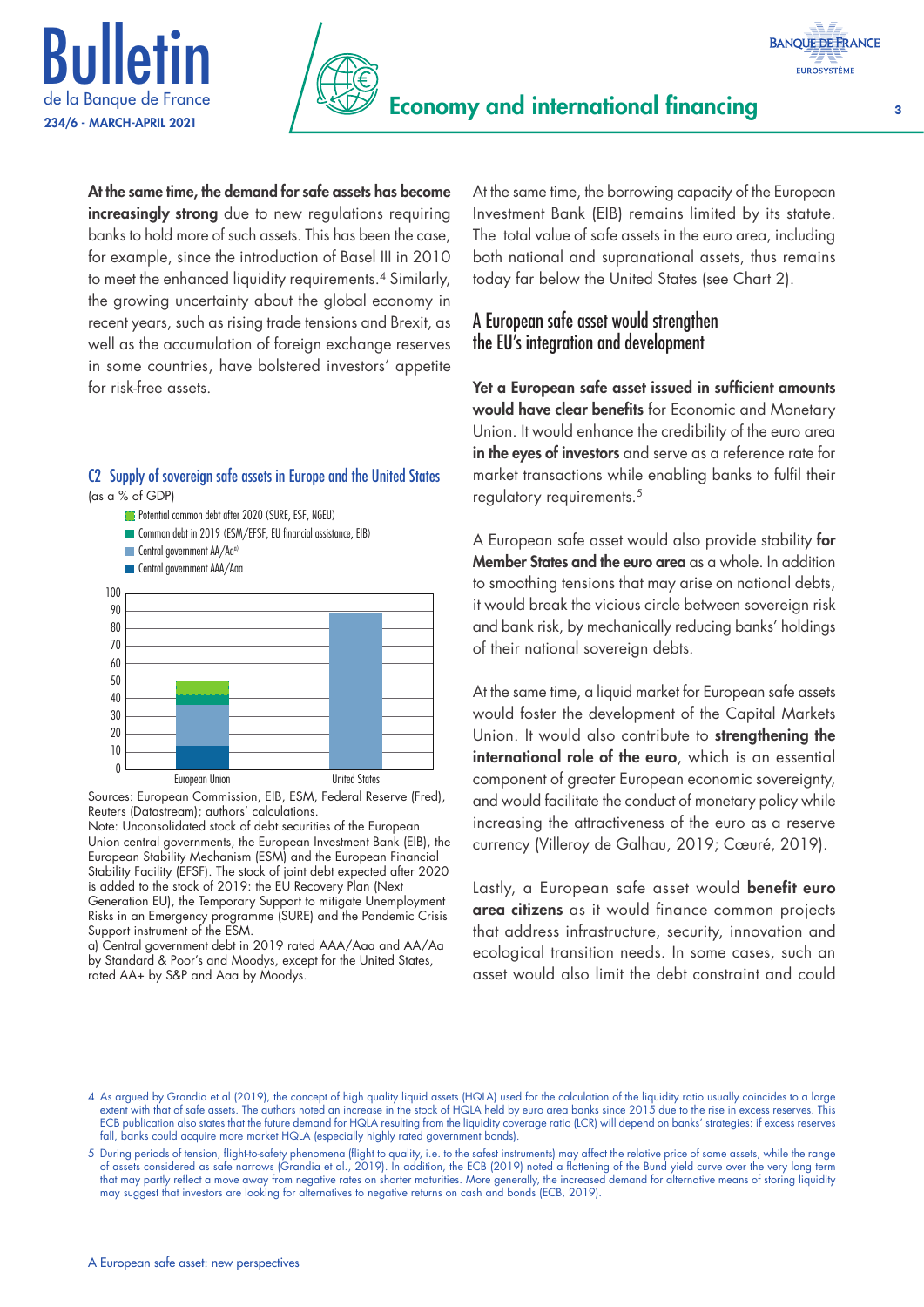



improve the governance of public investment spending. In the current context of low interest rates and significant investment needs at the EU level, Europe could use its debt capacity to finance projects for which expected economic and social benefits would clearly exceed financing costs (Blanchard, 2019).

### **2 Many proposals have been made over the last decade, which are often complex to implement**

In this context, several proposals have been put forward since the crisis to create a European safe asset, with varying degrees of sovereign risk mutualisation.

### Proposals with a common guarantee

### **Eurobills**

A first step towards the creation of "Euro-bonds" could have been the joint short-term issuance of securities by a European debt agency, as advocated by Philippon and Hellwig (2011).

This agency would have had a monopoly over short-term debt issuance and would have directly purchased debt issued by each euro area country up to 10% of its GDP. This would have enabled Member States to reduce the volatility and level of their short-term rates – provided they met the criteria for fiscal discipline – as a result of the joint and several liability of the euro area.<sup>6</sup> A short issuance period – up to two years – would have made it possible to experiment with the mechanism and to exit rapidly if its members so wished. However, countries likely to be most in need of such issuance would also have been those that would probably not have met the criteria for fiscal discipline, making such a proposal difficult to implement.

### C3 Eurobills: mutualisation of short-term debt



Source: Banque de France.

Note: Proportions are indicative and not based on estimates.

### Red and blue bonds

Another option would be to issue so-called "blue bonds" to finance each Member State's debt up to 60% of GDP (Maastricht criterion), which would be jointly guaranteed against a possible default, while Member States would remain responsible for the "red" debt issued beyond this threshold (Delpla and von Weizsäcker, 2010).

The cost of "red bonds" should logically be higher, which would be an incentive to return below the threshold set out in the Treaty on the Functioning of the European Union (TFEU), but this higher cost makes such bonds more vulnerable to a sharp rate increase in times of crisis, in particular if the bonds were no longer eligible for refinancing operations. This mechanism would allow for greater mutualisation, but would require a Treaty amendment on account of the joint guarantee on "blue bonds".

A recurrent problem linked to the creation of a European safe asset is the transition to a system where two types of debt coexist, in particular with the matter of the continuity of bond debt contracts which have already been issued.

<sup>6</sup> See also Bishop's (2013) proposal that a temporary Eurobond fund could be set up along the lines of the European Stability Mechanism which, as confirmed by the Pringle decision of the Court of Justice of the European Union (2012), is not based on joint and several liability of Member States, but only on pro rata commitments to pay callable capital (no Member State assumes a guarantee for the debt of other Member States).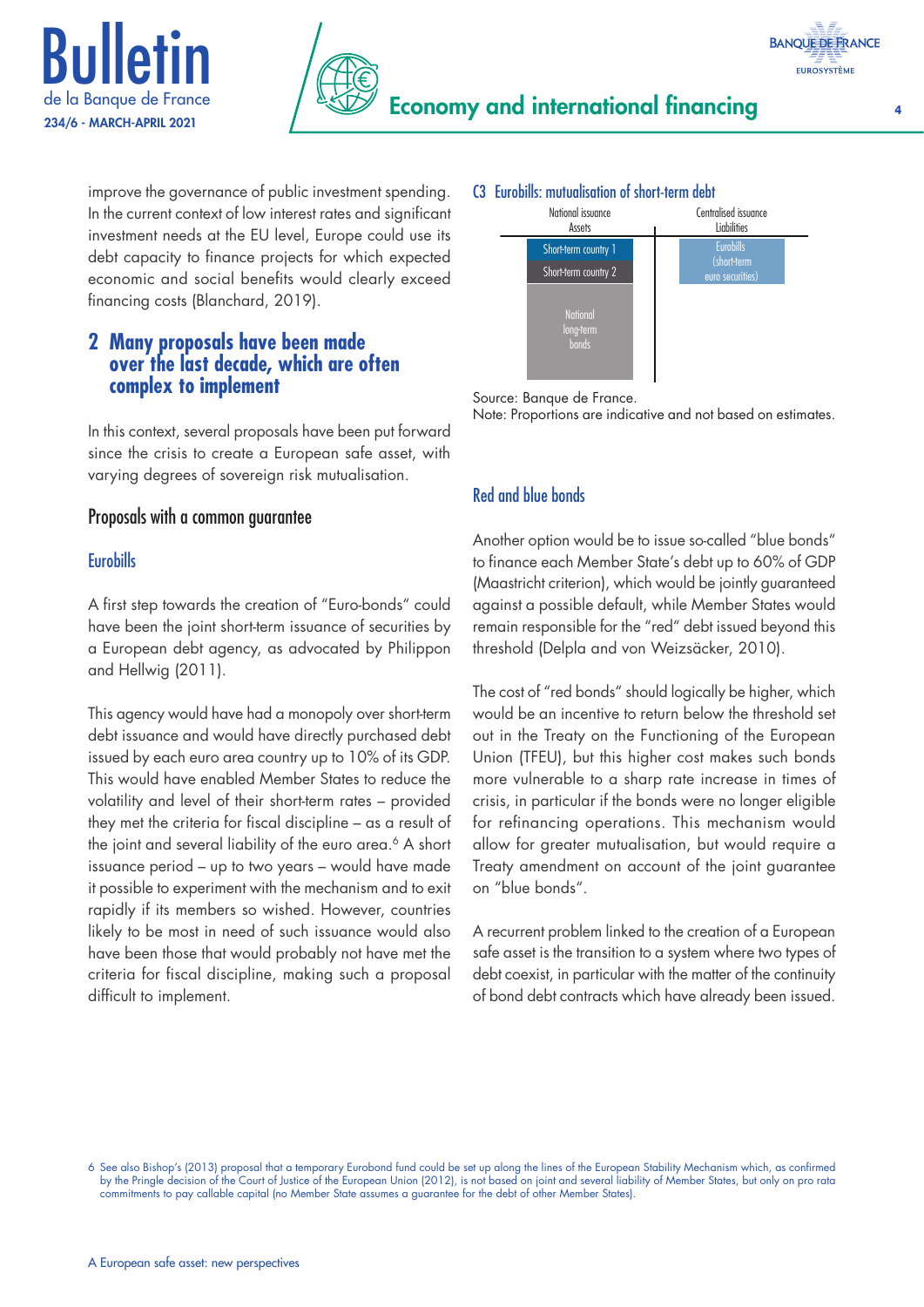





In order to address these problems, Bini Smaghi and Marcussen (2018) have proposed a "purple bond". The idea would be to give Member States a twenty-year period to lower their excess debt relative to the Maastricht criteria, which highlights how central the problem of transition towards these proposed new mechanisms is.

### Sovereign debt redemption fund

In 2011, the German Council of Economic Experts (Bofinger et al.) proposed a scheme that is almost the opposite of Delpla and von Weizsäcker's proposal: a sovereign debt "redemption fund". This fund would be in charge of redeeming the debt issued above – and not below – the 60% of GDP criterion to give countries time to comply with the European fiscal framework. In parallel, binding debt control rules should be implemented at national level. However, as the joint guarantee only concerns countries with a public debt over 60% of GDP, the perceived risk could lead investors to demand a higher return, even more so at the end of the period due to the gradual decline in the liquidity of the redemption fund bonds.

However, these solutions are hampered to varying degrees by the lack of harmonised preferences among Member States on sovereign risk sharing for the future, and even more so for the past. Indeed, due to Article 125 TFEU, the mutualisation of national sovereign debts is currently impossible in Europe without changing Treaty. The issue of the transition to a new mutualised debt regime also seems difficult to resolve as it stands, and further complicates the implementation of these solutions.

### The creation of safe assets without risk sharing

In order to overcome the problem of sovereign debt mutualisation, several technical proposals aim at creating safe assets without risk sharing (Leandro and Zettelmeyer, 2019). These proposals include the issuance of national multi-tranche bonds, the creation of sovereign bond-backed securities (SBBS) or the issuance of joint European bonds (E-bonds) by a public intermediary.

### Issuance of junior and senior bonds at national level

The tranching of national securities put forward by Wendorff and Mahle (2015) consists in issuing several categories of debt at national level – at least junior and senior bonds – in collectively determined proportions (see Chart 5). The junior tranche would absorb any payment defaults first. The issuance of junior and senior tranches would be done through an intermediary (public or private entity). The authors also consider the possibility of penalising banks that fail to meet defined diversification requirements in their holdings of national sovereign debt (e.g. by replicating the European Central Bank's capital keys). In the latter case, the risk associated with the "bank-sovereign" debt spiral would be greatly mitigated, but no safe, homogenous and tradable new European

### C4 Red and blue bonds and redemption fund: mutualisation according to the Maastricht criteria



Source: Banque de France.

Note: Proportions are indicative and not based on estimates. a) European Redemption Fund.

### C5 Multi-tranche national securities



Source: Banque de France.

Note: Proportions are indicative and not based on estimates.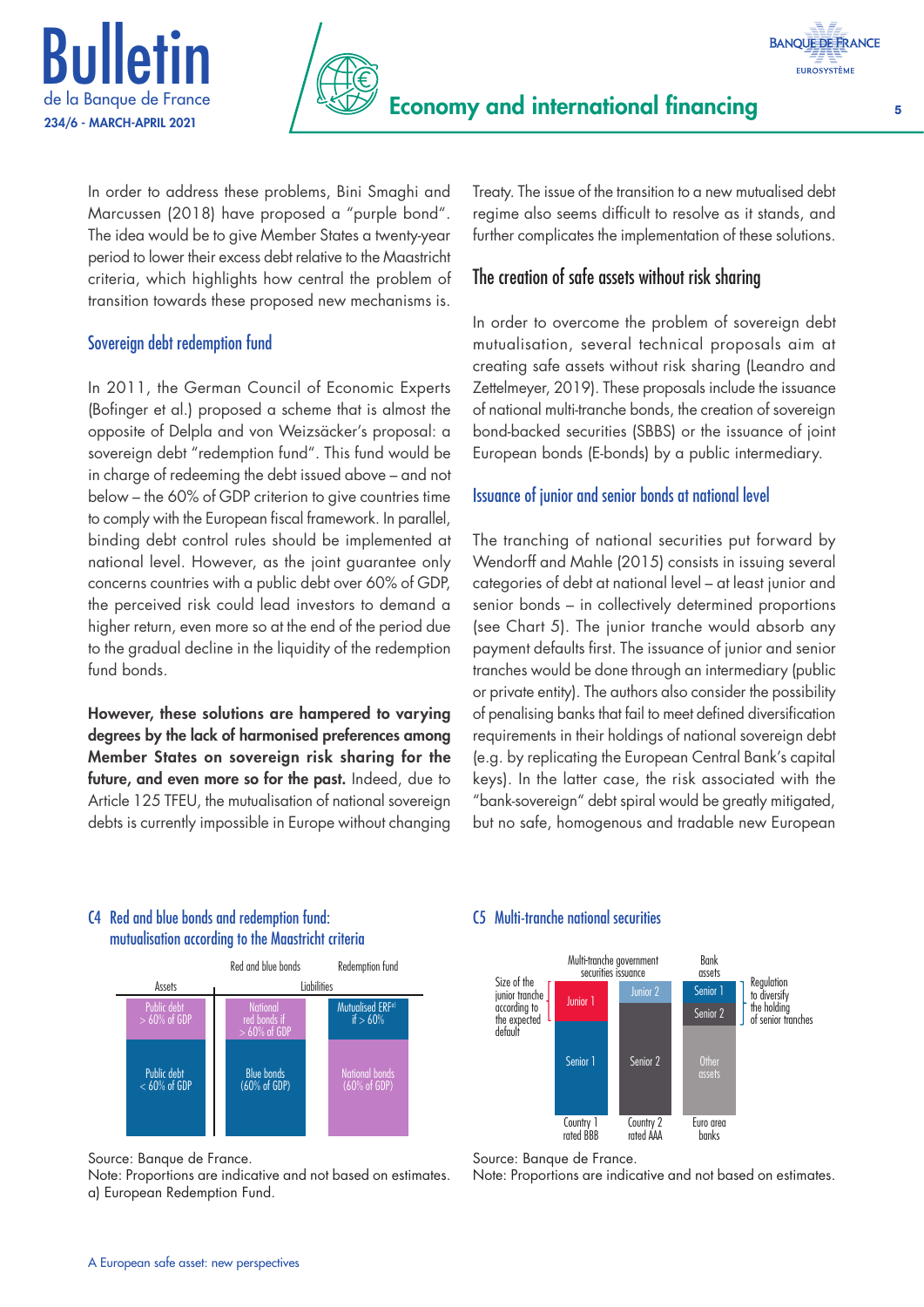



asset would be created. Moreover, the creation of such an asset requires the intermediation of an entity, either private or public, in charge of the issuance.

### Buy-back of national debt, then issuance of junior and senior bonds through an intermediary: SBBS/ESBies

Sovereign bond-backed securities (SBBS – analysed by the European Systemic Risk Board, 2018; previously European safe bonds (ESBies) by Brunnermeier et al., 2016) are based on a principle of diversification and securitisation of national debt with varying levels of risk. A private or public intermediary, as in the previous proposal, would purchase sovereign bonds on the primary or secondary markets in legally specified proportions. These purchases would be financed by the issuance of securities of different seniority levels (junior or senior). The income generated from the national debt portfolio would then be used to finance, successively, the servicing of senior and junior bonds on the liabilities side (see Chart 6). Should part of the portfolio default, losses would first be absorbed by the junior bondholders. Thus the larger the junior tranche, the safer the senior tranche. In order to accept this risk, junior bondholders would have to demand higher returns. To achieve a level of risk similar to the expected loss rate of a German five-year bond, the senior tranche would therefore have to account for 70% of issuance on the liabilities side (Brunnermeier et al., 2017). However, implementing this proposal requires overcoming a number of difficulties related to its complexity and its perception by the market.

### C6 SBBS and E-bonds: junior bonds vs senior bonds



Source: Banque de France.

Note: Proportions are indicative and not based on estimates. a) SBBS (sovereign bond-backed securities, previously European safe bonds – ESBies).

First, securitised assets are **more complex** and require investors to monitor a wide range of countries to determine risk exposures. Furthermore, there is a risk of recomposition in the event of a sharp decline in the national sovereign debt (or even a default) of one of the countries included in the portfolio of backed bonds, which would imply cutting back the supply of safe assets or reviewing portfolio composition. Some euro area countries could not be directly included in a synthetic asset because of their low level of bond issuance (see Chart 7).

Several additional concerns remain, especially regarding the cost of securitisation (e.g. warehousing risk), the attractiveness of the riskiest tranches and their impact on the liquidity of debt markets, especially in crisis situations (De Grauwe and Ji, 2018). Although they aim at making assets more liquid, these securitisation-based proposals could indeed have the opposite effect, as they imply a compartmentalisation of the debt market and a reduction in the volume of issuance aimed at the markets (Leandro and Zettelmeyer, 2018).

### C7 Level of government bond debt issuance in the European Union in 2019



### Source: Eurostat.

(%)

Key: Securitisation links the supply of safe assets to the level of bond debt issuance by Member States.

a) Maastricht Treaty convergence criterion: government debt not above 60% of GDP.

**BANQUE DE FRANCE EUROSYSTÈME**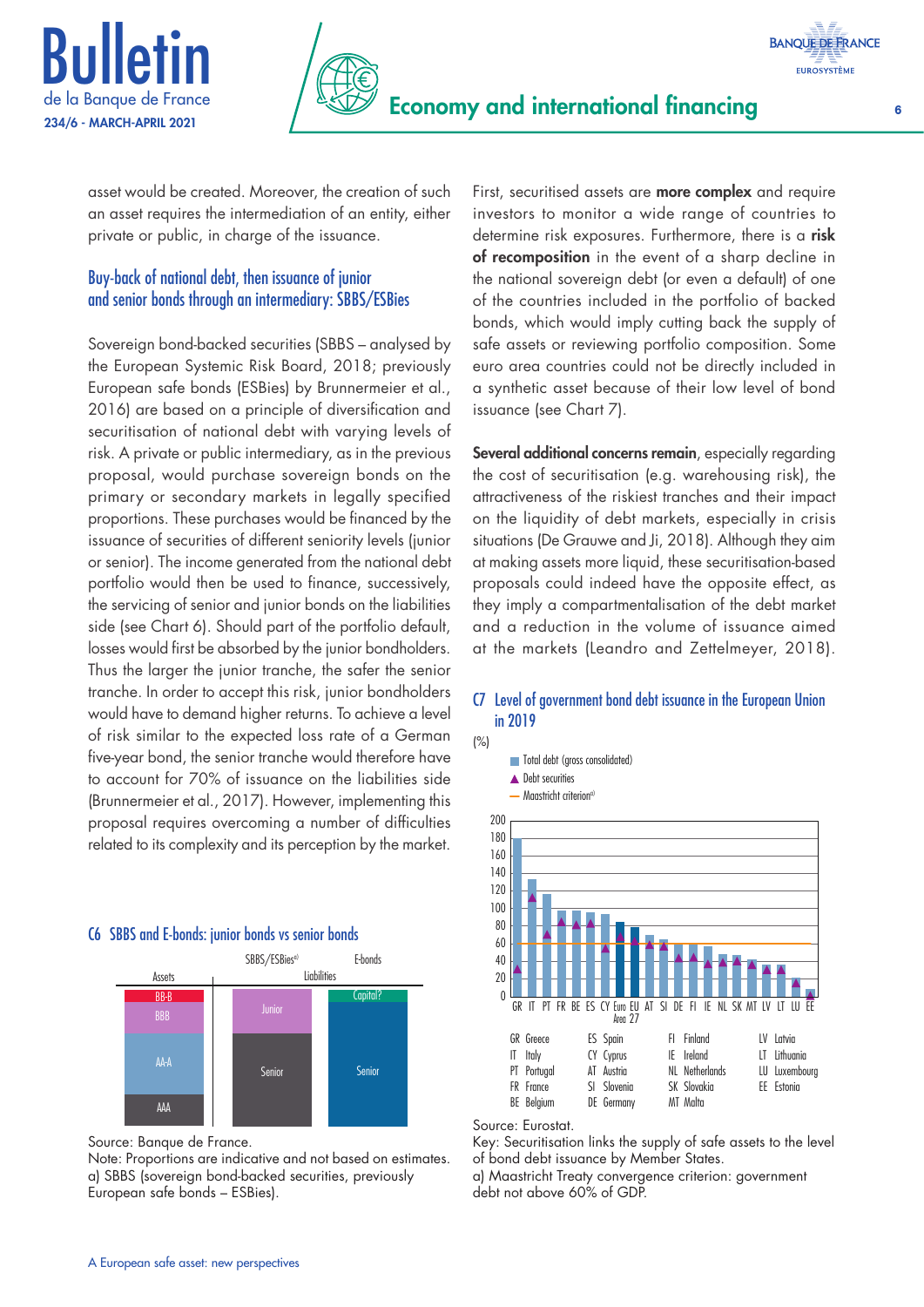



The uncertainty surrounding the prudential treatment of such securitised assets would probably also weigh on the risk premium, even though this effect would only be temporary. The viability of synthetic safe assets is therefore made uncertain by these risks, which need to be taken better taken into account in impact studies on the associated cost of borrowing (see Chart 8).

### E-bonds

Proposed by Monti (2010) and Juncker and Tremonti (2010) during the euro area crisis, E-bonds were again analysed by Giudice et al. (2019). The principle of E-bonds is to issue securities backed by loans granted by a new or existing public institution, such as the European Stability Mechanism (ESM). In this case, seniority would apply to all bonds issued to finance loans to national governments as the public intermediary would have senior status compared to other creditors. In order to further increase the safety of E-bonds, the intermediary could be provided with capital to absorb any losses (see Chart 6 above). This proposal allows for the creation of more homogeneous securities with higher liquidity on the markets. However, the preferential status granted to the intermediary would require making significant legal changes to establish the seniority of E-bonds and the subordination of other contracts.



C8 Impact of a safe asset by securitisation on the cost of borrowing

Source: Banque de France. Note: Proportions are indicative and not based on estimates. To date, no solution based on securitisation has garnered enough support. If these proposals do not involve direct risk sharing, an implicit sovereign guarantee remains in the event of default by the private issuer. The combination of uncertain benefits and low attractiveness, for both issuers and markets, means that these solutions may prove less useful than existing sovereign bonds as safe assets.

### **3 The horizon of a European safe asset is now a joint borrowing capacity to meet collective challenges**

Technical work on how to create a European safe asset are worth continuing. However, measures adopted at EU level in response to the Covid-19 crisis are changing the bond landscape. They shed new light on the debate and could serve as a benchmark if Member States so wish.

First, the package of recovery measures adopted by the Eurogroup on 9 April 2020 contributes to strengthening the stock of supranational safe assets in Europe. The SURE programme (Temporary Support to mitigate Unemployment Risks in an Emergency), with a total amount of EUR 100 billion, marked a first turning point for the European Commission. While the Commission has already had recourse to borrowing in the past, the amounts involved were relatively small. In addition to SURE, the establishment by the ESM of a Pandemic Crisis Support credit line for a total amount of up to EUR 240 billion, as well as the reinforcement of the EIB's activity through a guarantee fund of EUR 25 billion could lead to new issuances by these two institutions to finance any additional loans.7 Those changes in debt issuance to address collective challenges took on a new dimension following the European Council's agreement on 21 July 2020, which endorsed the principle of joint EU borrowing to finance the EUR 750 billion Next Generation EU recovery plan. NGEU debt will be repaid over 30 years from 2028 onwards. If the amounts earmarked for the Next Generation EU and SURE programmes were fully used by Member States, the stock of supranational European assets could more than double over the next few years (see table below).

7 According to its Statute, the amount of loans and guarantees granted by the EIB may not exceed 250% of its capital (Article 16, paragraph 5 of the Statute).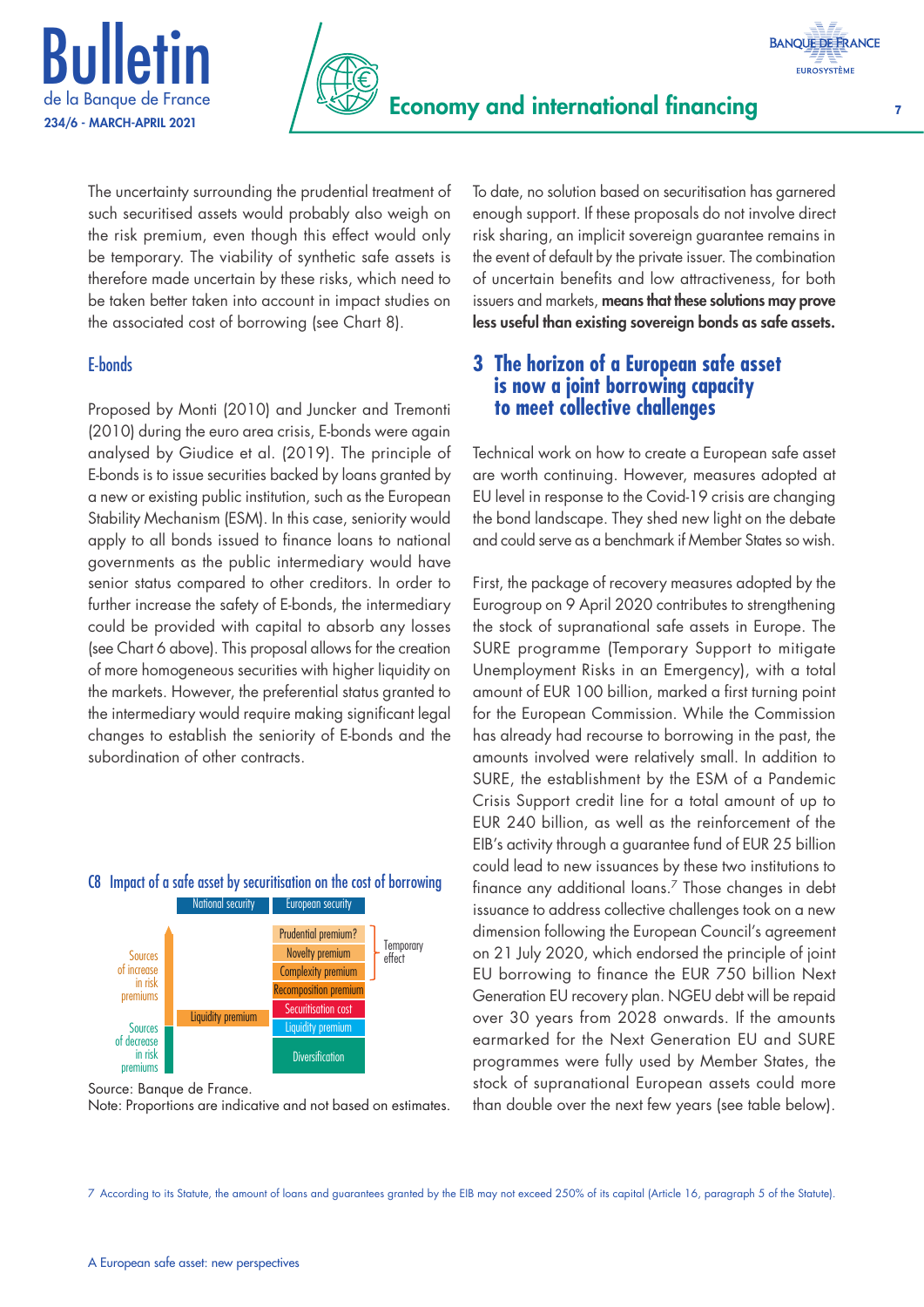



### Stock of supranational safe assets

(amounts in EUR billions, changes in %)

|                         | 2019  | From<br>2020<br>onwards <sup>a)</sup> | Variation |
|-------------------------|-------|---------------------------------------|-----------|
| EU/EIB                  | 488   | 1,355                                 | $+177$    |
| ESM/EFSF                | 304   | 548                                   | $+80$     |
| Total supranational     | 792   | 1.902                                 | $+140$    |
| AAA/Aaa national (EU27) | 1,897 |                                       |           |

Sources: European Commission, European Investment Bank, European Stability Mechanism.

Key: The stock of supranational safe assets could more than double after 2020.

a) Maximum amounts if all loans and grants are distributed.

However, both Next Generation EU and SURE are, by definition, temporary programmes linked to the Covid-19 crisis. The amounts ultimately used will depend on whether or not the various components of the EU recovery plan are used, in particular as regards loans to Member States.

Nevertheless, this recovery plan is a historical first step for the EU. The success of the first SURE bond issuances by the Commission in the autumn of 2020 also seems to demonstrate investors' appetite for this type of supranational safe asset (previously studied by the ECB, 2020).

In the longer term, and if the European political authorities so wish, the creation of a permanent borrowing capacity, backed by a euro area budget or the EU budget and by tax revenues, could be considered (see Chart 9). According to Blanchard (2019), a budget financed by joint securities remains the key feature missing from the European financial architecture. Alternatively, common debt could also be issued by a European sovereign fund to finance the many common challenges facing the euro area, such as the ecological transition and innovation.

Should the issuing capacity be backed by the EU budget, repayment would be made from the budget, as currently

### C9 Functioning of European sovereign fund or budget-backed debt





Source: Banque de France.

Note: Proportions are indicative and not based on estimates.

foreseen for Next Generation EU. However, this would probably require a revision of current treaties to anchor its permanent rather than temporary nature. Should a euro area fund be dedicated to financing loans, it could operate along the lines of the ESM or EIB with a callable capital provided by Member States. If the ESM or the EIB were chosen for such a task, it would then be necessary to amend the ESM Treaty or the EIB Statute and strengthen their capital.

In this framework, a permanent joint debt represents an ambitious political project, which would imply major changes for the European financial architecture. Nevertheless, it seems to be the most coherent long-term solution from an economic point of view to finance common public investment needs. According to Leandro and Zettelmeyer (2018), a borrowing capacity backed by a common budget would generate the largest volume of safe assets with the lowest negative side effects.

Ultimately, this is a matter for political authorities to decide. Finally, whichever route is chosen, the supply of safe euro assets will continue to require sound management of national public finances to preserve repayment capacity – as national and supranational debts ultimately fall on the same taxpayers – and to improve the quality of the existing stock of debt.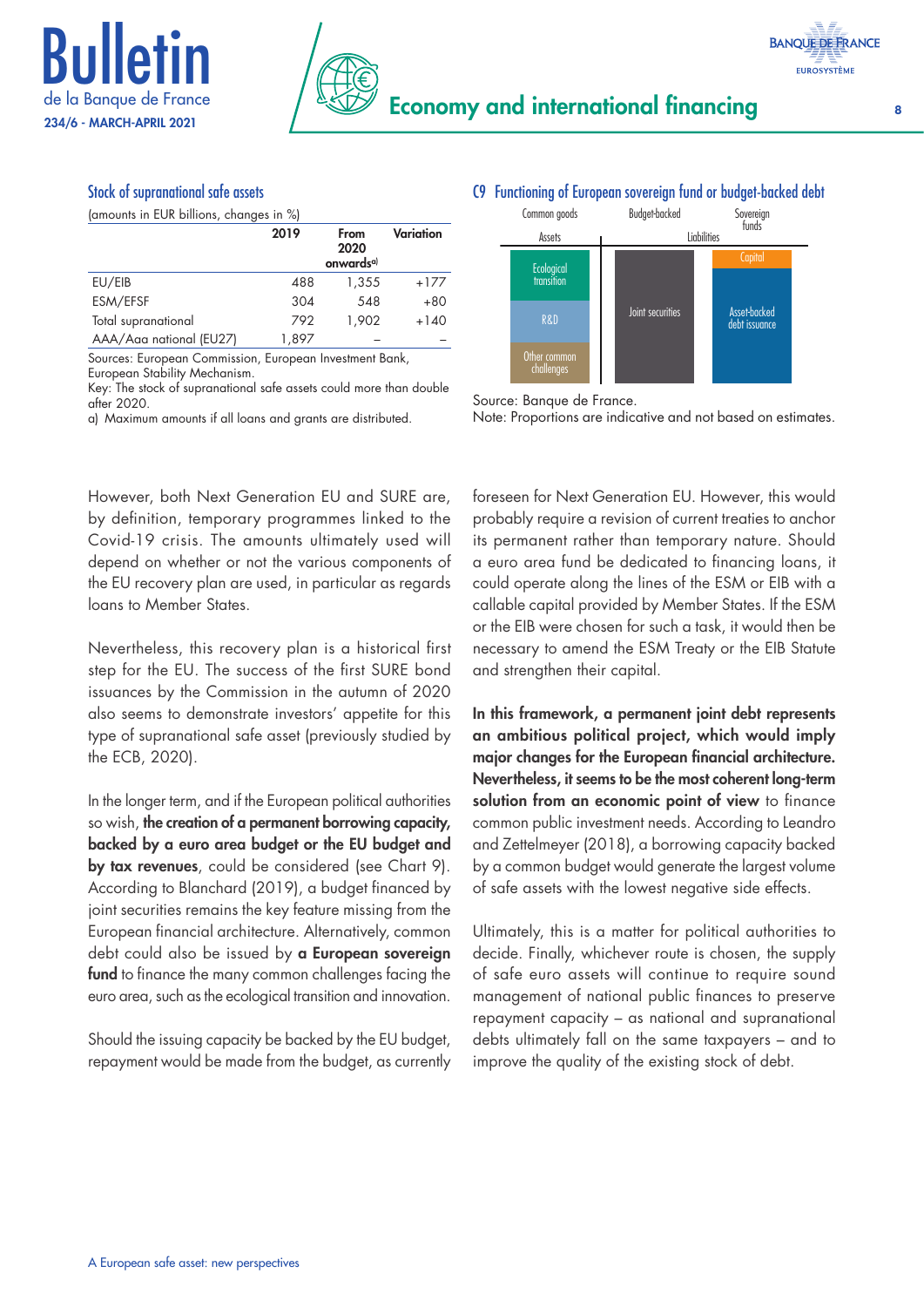





# **References**

### Banque de France (2012)

"La crise de la dette souveraine", *Documents et débats*, No. 4, May. *[Download the document](https://publications.banque-france.fr/sites/default/files/documents-et-debats-numero-4-integral.pdf)*

### Bini Smaghi (L.) and Marcussen (M.) (2018)

"Strengthening the euro area architecture: a proposal for purple bonds", *SUERF Policy Note*, No. 35, May.

### Bishop (G.) (2013)

"Bolstering the still-fragile euro: a plan for a temporary eurobill fund", Graham Bishop.

### Blanchard (O.) (2019)

"Public debt: fiscal and welfare costs in a time of low interest rates", *Policy Brief*, No. 19-2, Peterson Institute for International Economics, February.

Bofinger (P.), Feld (L.), Franz (W.), Schmidt (C.) and Weder di Mauro (B.) (2011) *A European Redemption Pact*, VoxEU, November.

### Brunnermeier (M. K.), Langfield (S.), Pagano (M.), Reis (R.), Van Nieuwerburgh (S.) and Vayanos (D.) (2017)

"ESBies: safety in the tranches", *Economic Policy*, Vol. 32, No. 90, April, pp. 175-219.

### Cœuré (B.) (2019)

"The euro's global role in a changing world: a monetary policy perspective", speech at the Council on Foreign Relations, New York.

### De Grauwe (P.) and Ji (Y.) (2018)

"How safe is a safe asset?", *CEPS Policy Insight*, No. 2018-08, February.

### Delpla (J.) and von Weizsäcker (J.) (2010)

"The blue bond proposal", *Bruegel Policy Brief*, No. 2010/3, May.

### European Central Bank (2019) *Financial Stability Review*, November.

### European Central Bank (2020)

"Special feature B: how could a common safe asset contribute to financial stability and financial integration in the banking union?" *Financial Integration and Structure in the Euro Area*, March.

### European Systemic Risk Board (2018)

*Sovereign bond-backed securities: a feasibility study, ESRB high-level task force on safe assets*, January.

### Giudice (G.), de Manuel Aramendia (M.),

Kontolemis (Z.) and Monteiro (D. P.) (2019) "A European safe asset to complement national government bonds", *MPRA Paper*, No. 95748, August.

### Golec (P.) and Perotti (E.) (2017)

"Safe assets: a review", *Working Paper Series*, No. 2035, BCE, March.

### Grandia (R.), Hänling (P.), Lo Russo (M.) and Åberg (P.) (2019)

"Availability of high-quality liquid assets and monetary policy operations: an analysis for the euro area", *Occasional Paper Series*, No. 218, ECB, February.

## Juncker (J.-C.) and Tremonti (G.) (2010)

"E-bonds would end the crisis", *Financial Times*, December.

### Leandro (Á.) and Zettelmeyer (J.) (2018)

"The search for a euro area safe asset", *Working Paper*, No. 18-3, Peterson Institute for International Economics, revised in February 2019.

### Leandro (Á.) and Zettelmeyer (J.) (2019)

"Creating a euro area safe asset without mutualizing risk (much)", *Working Paper*, No. 19-14, Peterson Institute for International Economics, August.